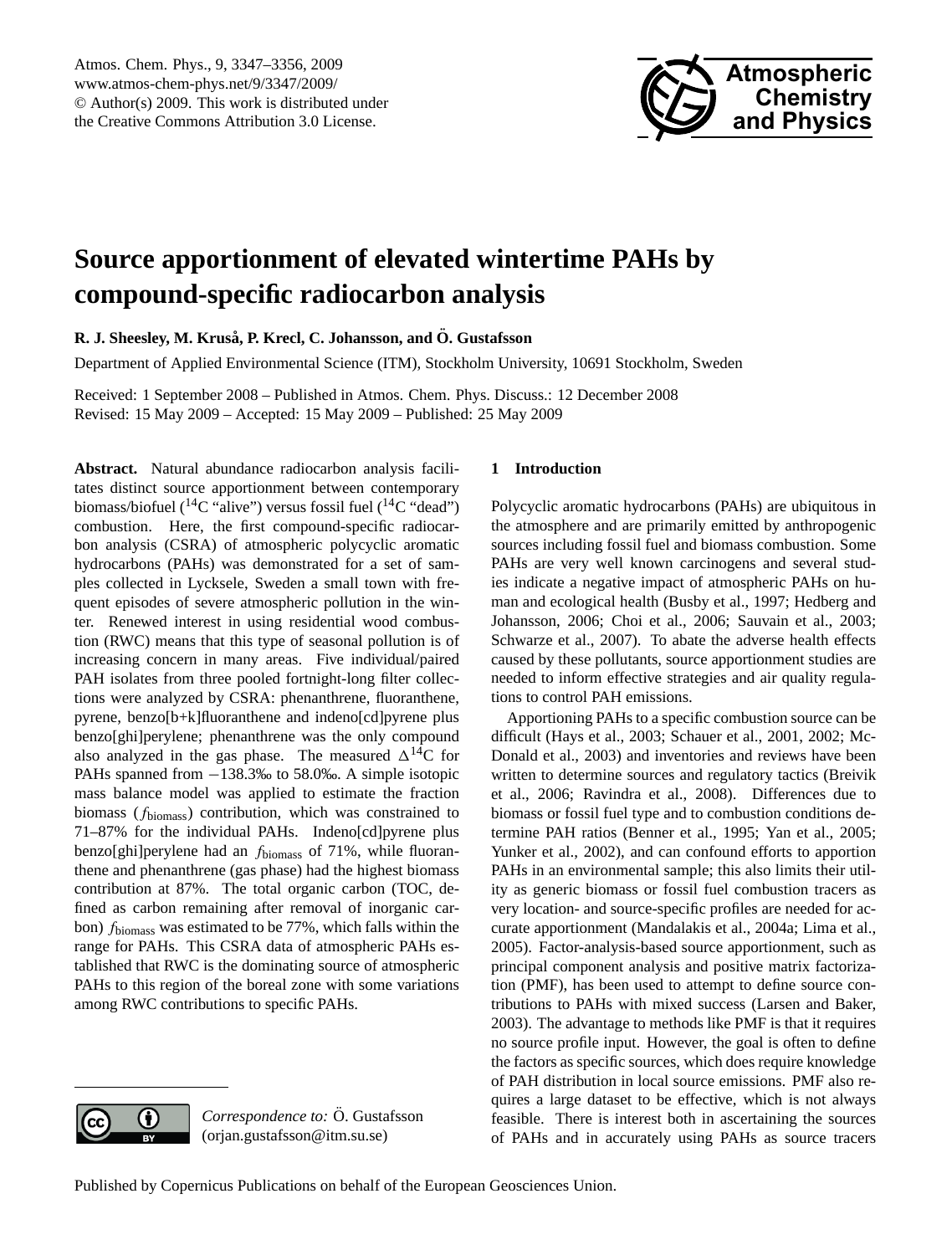in the atmosphere to quantify the contribution of emission sources to total atmospheric organic carbon (OC). Specific PAHs may be more valuable as molecular markers than others in source apportionment models for OC when used in conjunction with more unique tracers such as hopanes and levoglucosan (Chow et al., 2007; Jaeckels et al., 2007; Lough and Schauer, 2007). However, more investigation into the sources of individual atmospheric PAHs is warranted to inform current source apportionment techniques.

Natural abundance radiocarbon analysis enables determination of the contribution of fossil and non-fossil sources to carbonaceous compounds. Basically, the  ${}^{14}C$  in atmospheric  $CO_2$  dictates the <sup>14</sup>C in fresh carbon and this then decays with a half-life of 5730 years. Hence, radiocarbon is ideal to distinguish between fossil fuel (void of  $^{14}$ C) and biomass/biofuel (contemporary <sup>14</sup>C) combustion sources. However, the large sample masses traditionally required for radiocarbon analysis has largely limited its application in atmospheric particulate matter to characterizing total or bulk organic carbon (Hildemann et al., 1994; Jordan et al., 2006; Szidat et al., 2004a; Bench et al., 2007). For bulk carbon, contemporary sources can include both biogenic emission and biomass combustion sources, so these results can only be used to define contribution of fossil fuel combustion sources including motor vehicles and power generation. Advances in molecular-level radiocarbon analysis (Eglinton et al., 1996) have allowed compound class-specific radiocarbon analysis (CCSRA) of atmospheric PAHs (Mandalakis et al., 2005; Zencak et al., 2007b; Kumata et al., 2006). These studies have revealed geographic differences in fossil vs. modern biomass sources of PAH across Europe and in Japan. The study from Japan is compelling as it indicates the importance of isolating individual PAHs for compound-specific radiocarbon analysis (CSRA) by revealing differences in the contribution from biomass burning between pooled low versus high molecular weight PAHs (Kumata et al., 2006). These results combined with emission source profiles suggest that source contributions would not be uniform for all PAHs.

To further consider the source apportionment of individual atmospheric PAHs, a residential area in a northern Swedish town was chosen for a winter sampling campaign. Lycksele, Sweden has been the site of previous atmospheric studies due to the high levels of ambient particulate matter and PAHs (Johansson et al., 2004; Hedberg and Johansson, 2006) and the high percentage of households using biofuels for space heating during wintertime (Hedberg and Johansson, 2006; Krecl et al., 2007); this is a typical situation for small towns in the northern boreal zone. The contribution of elemental carbon (EC) and OC to the total  $PM_{10}$  mass concentration was on average 11% and 35%, respectively, in winter 2006 (Krecl et al., 2008a). High correlations  $(R>0.75)$  were found among PM<sub>1</sub>, PM<sub>10</sub>, light absorbing carbon mass concentrations and particle number concentrations for Lycksele, which were associated with known traffic emission and biomass burning particle size distributions (Krecl et al., 2008b). A large dayto-day and hour-to-hour variability in aerosol concentrations was also observed with evening aerosol concentrations significantly higher on weekends than on weekdays, presumably associated with residential wood combustion (RWC) emissions. Local traffic emissions were identified based upon their similar contribution every day and characteristic peak in the morning and in the evening (Krecl et al., 2008a). RWC and traffic emissions were thus identified as the two major local sources using several techniques, with long-range transport contributing to a lesser degree. In the current study, the relative impact of the RWC and traffic emissions is quantified by performing radiocarbon analysis of total carbon and CSRA of PAHs on atmospheric samples collected in Lycksele during the winter of 2006.

#### **2 Experimental section**

#### **2.1 Sample collection and treatment**

Sampling was carried out in a residential neighborhood (Forsdala) in the town of Lycksele (64.55◦ N, 18.72◦ E, 8600 inhabitants) over a 6-week period from 23 January to 8 March 2006. The samples were composited to achieve a representative winter sample for Lycksele. Details on the sampling site and meteorological conditions can be found elsewhere (Krecl et al., 2007, 2008a). Two custom-built highvolume samplers were employed (Broman et al., 1991), each one consisting of an inverted filter holder which collected total suspended particle matter (TSP) on borosilicate glass fiber filters (GFF, 293 mm diameter, Millipore, USA). Downstream of the GFF filters were two sequential polyurethane foam (PUF) traps for collecting volatile compounds. Filter changes were made on a 2-week schedule while PUF were replaced on a 1-week schedule to limit potential breakthrough. During the initial two weeks (23 January–6 February), the sampling was conducted with both GFF and PUFs; sampler A had an average flow rate of  $24 \text{ m}^3 \text{ h}^{-1}$  and sampler B had an average flow rate of  $20 \text{ m}^3 \text{ h}^{-1}$ . For the final four weeks of the campaign (6 February–8 March), the sampling was performed only in the particle phase with an average flow rate of  $\sim$ 35 m<sup>3</sup> h<sup>-1</sup> for both samplers. In total, three sets of two-week filter samples and two sets of oneweek PUF samples were collected. Additionally, one filter blank and two PUF blanks were transported to and from the measurement site together with the other filters and PUFs and were exposed outdoors in the sampling equipment for 30 s. Long sampling periods may introduce both positive and negative sampling artifacts (Ravindra et al., 2008), but the cold temperatures in Lycksele were expected to effectively limit partitioning and reactions of PAHs and organic carbon and subsequent artifacts. Results from PUF and filter comparisons indicate that only phenanthrene had significant concentrations in the gaseous phase. Isotope ratios are an intensive property, so although concentrations (an extensive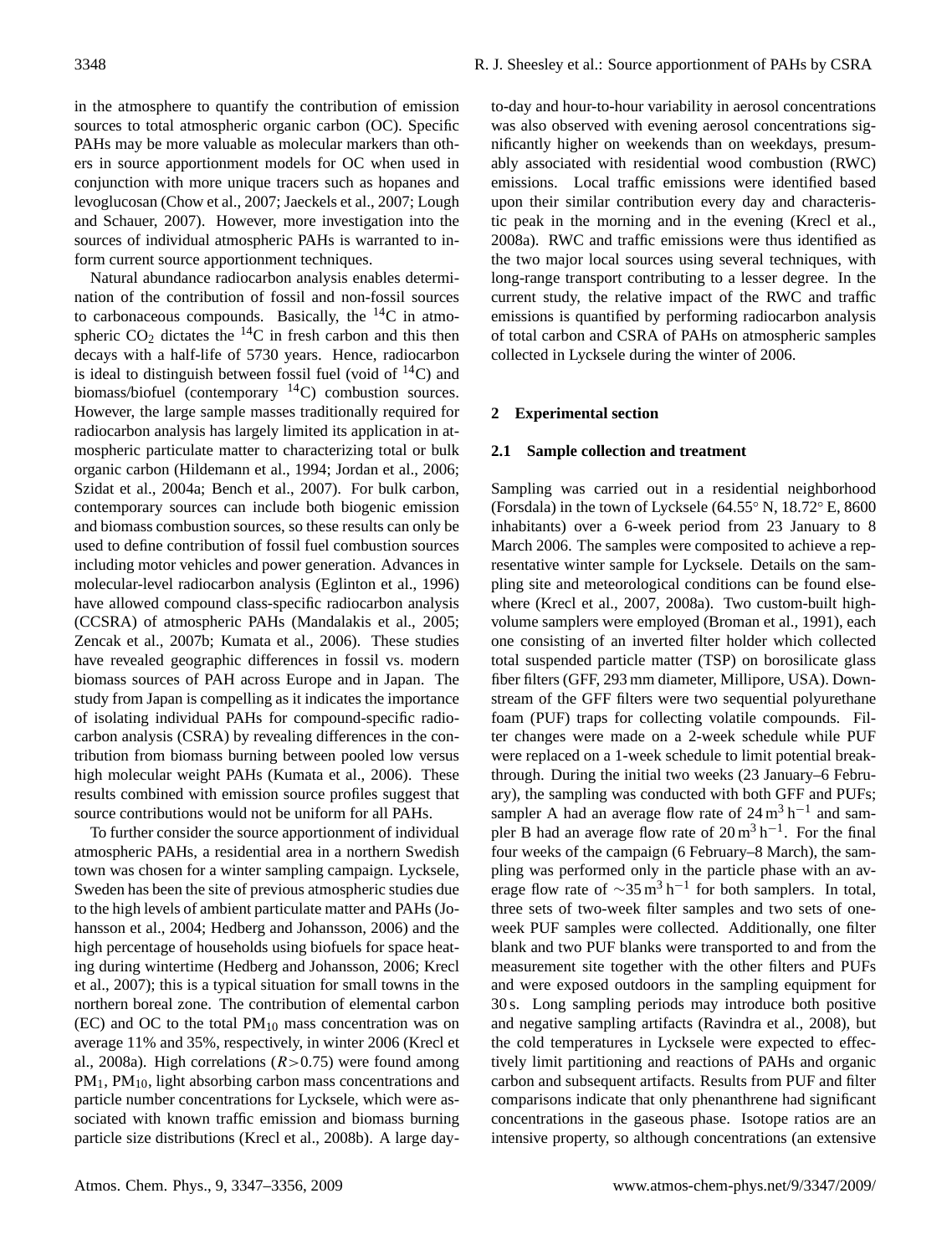| Dates                          | Compound <sup>a</sup> | Media      | $\delta^{13}C^b$ (‰) | $\Delta^{14}C (9)$ | $f_M$             |
|--------------------------------|-----------------------|------------|----------------------|--------------------|-------------------|
| 2-week samples                 |                       |            |                      |                    |                   |
| 23 Jan–6 Feb                   | TOC <sup>c</sup>      | GFF        | $-26.68$             | $-23.7$            | $0.983 \pm 0.010$ |
| $6$ Feb $-20$ Feb              | <b>TOC</b>            | <b>GFF</b> | $-26.41$             | $-75.1$            | $0.931 \pm 0.008$ |
| 22 Feb-8 Mar                   | <b>TOC</b>            | <b>GFF</b> | $-26.47$             | $-95.7$            | $0.910 \pm 0.008$ |
| Winter composites <sup>d</sup> |                       |            |                      |                    |                   |
| 23 Jan–6 Feb                   | Phen                  | PUF        | $-27.85$             | 58.0               | $1.065 \pm 0.017$ |
| 23 Jan–8 Mar                   | Phen                  | <b>GFF</b> | $-28.19$             | 14.7               | $1.022 \pm 0.020$ |
| 23 Jan-8 Mar                   | Fluor                 | GFF        | $-28.48$             | 58.8               | $1.066 \pm 0.014$ |
| 23 Jan-8 Mar                   | Pyr                   | <b>GFF</b> | $-27.94$             | $-26.8$            | $0.980 \pm 0.012$ |
| $23$ Jan $-8$ Mar              | $B[b+k]F$             | <b>GFF</b> | $-27.82$             | $-23.5$            | $0.983 \pm 0.014$ |
| 23 Jan-8 Mar                   | $I[cd]P + B[ghi]P$    | <b>GFF</b> | $-28.55$             | $-138.3$           | $0.868 \pm 0.019$ |
| 23 Jan-8 Mar                   | Sum of PAHs           | PUF, GFF   | $-28.88$             | $-46.2$            | $0.960 \pm 0.010$ |

**Table 1.** Carbon isotope results for bulk TOC and individual PAHs in Lycksele during winter campaign 2006.

<sup>a</sup> Phenanthrene (Phen), fluoranthene (Fluor), pyrene (Pyr), benzo[b]fluoranthene plus benzo[k]fluoranthene (B[b+k]F), indeno[cd]pyrene (I[cd]P), benzo[ghi]perylene (B[ghi]P).  $\frac{b}{\delta}$   $\frac{d}{d}$ C and  $\Delta^{14}$ C are reported in ‰ relative to VPDB and NBS oxalic acid I, respectively. <sup>c</sup> Total organic carbon (elemental carbon + organic carbon) is defined as carbon remaining after inorganic carbon has been removed by acid treatment. <sup>d</sup> Samples from both samplers were combined to achieve sufficient mass for CSRA analysis (see Table S1 in Supporting Information: [http://www.atmos-chem-phys.net/9/3347/2009/acp-9-3347-2009-supplement.pdf\)](http://www.atmos-chem-phys.net/9/3347/2009/acp-9-3347-2009-supplement.pdf).

property) may be affected by sampling artifacts, the  ${}^{14}C/{}^{12}C$ ratio should remain intact; the physicochemical properties of these isotopologues are very similar.

Prior to sampling, filters were baked at 450◦C for 5 h and PUFs were pre-cleaned by washing in a washing machine at 90 °C without detergent, dried at 35 °C for 4 days and Soxhlet extracted first with toluene for two days and then with acetone for one day. PUFs were thereafter dried in a desiccator with vacuum suction for one day and finally wrapped in aluminum foil and sealed in airtight plastic bags until sampling. After sampling, filters were wrapped in aluminum foil, packed into airtight plastic bags and PUFs were wrapped in aluminum foil and sealed in airtight plastic bags. All samples were first stored for several days in a refrigerator (+4<sup>°</sup>C) and then in a freezer  $(-18°C)$  prior to analysis.

### **2.2 TOC analysis**

Total organic carbon (TOC) is here defined as the carbon remaining after inorganic carbon is removed by acid treatment (Zencak et al., 2007a). TOC analysis was conducted on 3 filter samples (Table 1). A  $2.90 \text{ cm}^2$  portion of each filter sample was treated with 37% HCl fumes in a desiccator for 2 days to remove carbonates. The residual (TOC) was determined with a high-temperature catalytic elemental analyzer (Carlo Erba/Fisons, Italy) and blank corrected.

#### **2.3 PAH analysis**

For each 2-week sample period, 75% of each filter from the two samplers were combined for extraction resulting in 3 filter samples. For the PUFs, a combined sample was extracted for each of the two 1-week PUF sample periods from the two samplers resulting in 2 PUF extracts. The filter and PUF samples were extracted with cyclohexane in a Soxhlet apparatus. After extraction, a 5% aliquot of the extract was spiked with deuterated PAHs (phenanthrene- $d_{10}$ , fluoranthene- $d_{10}$ , pyrene- $d_{10}$ , and benzo[a]pyrene- $d_{12}$ , benzo[g,h,i]-perylene $d_{12}$ ). The remainder of the method is based on previously reported work (Mandalakis et al., 2005; Zencak et al., 2007b). Briefly, the cyclohexane extracts were reduced to 2 ml by rotary evaporation. To purify the extracts, each was applied to a deactivated silica gel column (SiO<sub>2</sub> – 10% H<sub>2</sub>O, 63–  $200 \mu m$  particle size,  $10 \text{ cm} \times 1 \text{ cm}$  i.d.) and eluted with nhexane. The samples were further treated with a dimethylformamide (DMF-5% water)-pentane partitioning cleanup procedure (Mandalakis et al., 2004b) to isolate PAHs from interfering aliphatic compounds. Extracts were then applied to a second deactivated silica gel column containing disodium sulfate  $(Na<sub>2</sub>SO<sub>4</sub>, anh.)$  to remove water. At this point, the extracts were spiked with a co-injection standard, chrysene $d_{12}$ , and analyzed by gas chromatography/mass spectrometry (Fisons 8060GC interfaced to a Fisons MD 800 mass spectrometer) with the MS operated in selective ion monitoring mode (Mandalakis et al., 2004a).

# **2.4 Preparative capillary gas chromatography and accelerator mass spectroscopy**

The details of the Gerstel preparative capillary gas chromatography (PCGC) method used for PAH isolation and harvesting have been reported previously (Mandalakis and Gustafsson, 2003; Mandalakis et al., 2004a) and are summarized here. Ninety-five percent of each cyclohexane extract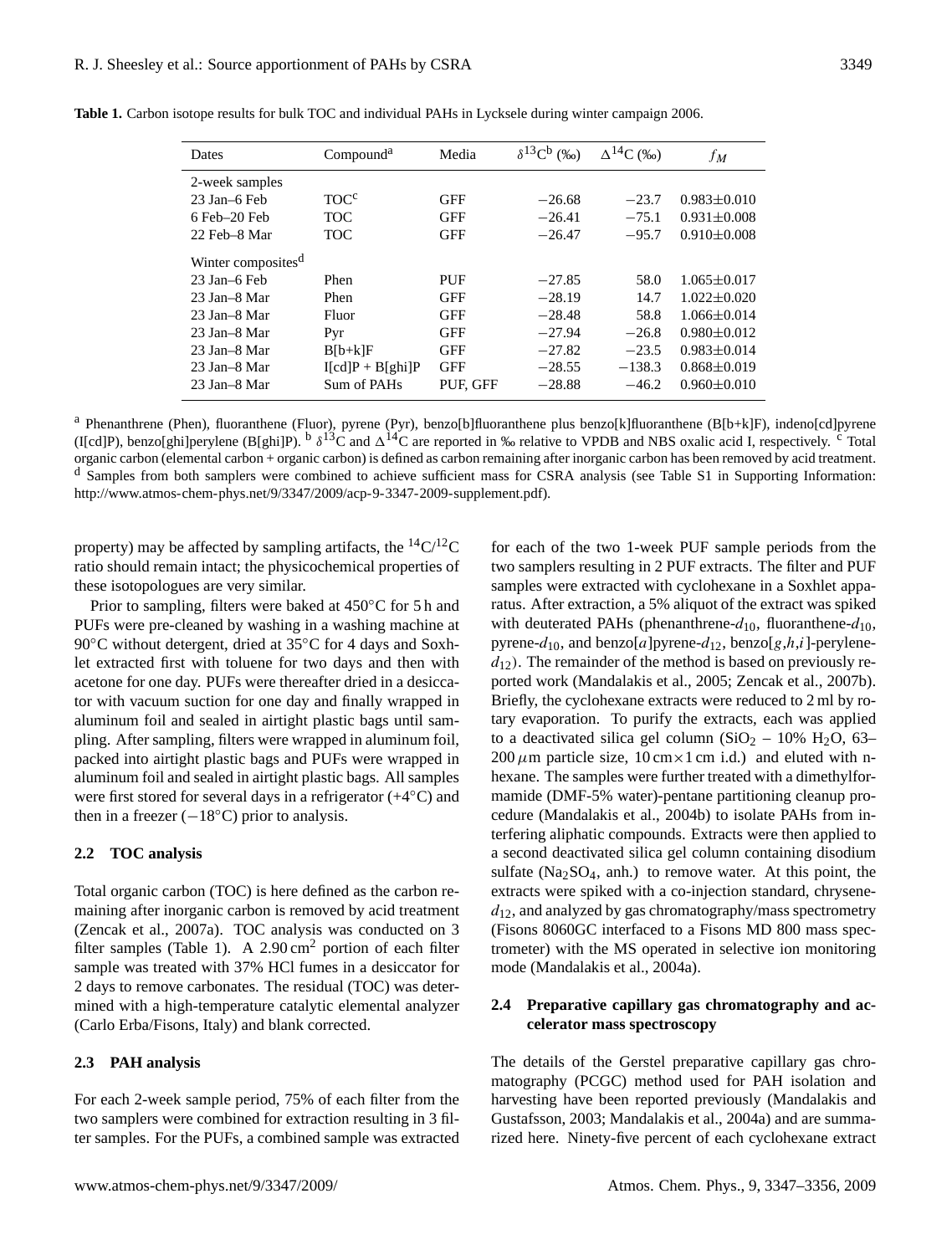

**Fig. 1.** Left side: Ambient concentrations of individual PAHs in Lycksele, Sweden for gas phase and particulate phases for each sample set. Right side: Particulate TOC concentration for each sample set.

was first purified as described in the PAH analysis section except for the spiking with deuterated PAHs. Each purified extract was then repeatedly injected into the PCGC system (roughly 40 injections per extract) and the PAHs listed in Table 1 were trapped separately. PAHs harvested in the glass traps were then transferred using several rinses of hexane and passed through a small column packed with  $SiO<sub>2</sub>$  (4 cm × 0.5 cm i.d.) using hexane. A small aliquot from each trap was used to check purity and to quantify the harvested PAHs with GC-MS. Purities ranged from 92– 100%, with an average of 97% and yields were low at 24– 46% for all but benzo[ghi]perylene which had a yield of 15%. The low yield will not impact the radiocarbon results, however, as Zencak et al showed that  $\Delta^{14}C$  normalized, as these were, to a  $\delta^{13}$ C of  $-25\%$  corrects any putative isotopic fractionation during PCGC isolation (Zencak et al., 2007c). In order to achieve sufficient mass for the CSRA method, the PAHs from the 3 filter extracts were combined after harvesting. The harvested PAHs from the 2 PUF extracts were likewise combined (Table S1 in Supporting Information: [http://www.atmos-chem-phys.net/9/3347/](http://www.atmos-chem-phys.net/9/3347/2009/acp-9-3347-2009-supplement.pdf) [2009/acp-9-3347-2009-supplement.pdf\)](http://www.atmos-chem-phys.net/9/3347/2009/acp-9-3347-2009-supplement.pdf). This was the final step conducted at Stockholm University before the extracts were shipped out for further analysis.

Carbon isotope analysis was performed at the National Ocean Sciences Accelerator Mass Spectrometry (NOSAMS) facility of the Woods Hole Oceanographic Institution (USA). Acid fumigated TOC and PCGC-isolated individual PAH samples were oxidized to  $CO<sub>2</sub>$ , purified and quantified by manometry (Pearson et al., 1998). About 10% of  $CO<sub>2</sub>$  was kept for  $\delta^{13}$ C analysis by isotope ratio mass spectrometry. The remaining 90% was reduced to graphite and subjected to accelerator mass spectrometry to determine the fraction of modern carbon,  $f_M$ , which is the <sup>14</sup>C/<sup>12</sup>C ratio of the sample related to that of the reference year 1950. The reported  $\Delta^{14}$ C uncertainty is the larger of the internal uncertainty (statistical uncertainty calculated using the number of counts measured from each AMS sample) and external uncertainty (uncertainty calculated from the reproducibility of individual analyses of a single sample) (Pearson et al., 1998). More details on radiocarbon conventions and metric, the routine AMS sample preparation and analysis procedures are available elsewhere (Zencak et al., 2007b; Klinedinst and Currie, 1999). Previous studies in our laboratory at Stockholm University have shown limited fossil and no modern carbon contamination during the pcGC method (including potential column bleed and general sample handling), with processed and unprocessed standards showing no significant difference when the uncertainty of the AMS is considered (Zencak et al., 2007c). TOC blanks comprised roughly 1–3% of the sample TOC and the TOC radiocarbon results were blank corrected. This resulted in a 0.3–1.2% change in the  $f_M$ .

### **3 Results and discussion**

#### **3.1 Ambient concentrations**

Previously reported work from the Lycksele winter 2006 campaign has demonstrated that a combination of wintertime residential wood burning and traffic emissions with stable atmospheric conditions can result in locally high PM events (Krecl et al., 2007, 2008b). The measurements in the current study were collected during an overlapping time period as these Krecl et al. studies, but on completely different time scales. The ambient concentrations reported here are based on integrating 1–2 week sample collection periods, thus any extreme short-duration events are effectively smoothed out over the collection interval.

Systematically high TOC and PAH concentrations were observed during the 2006 winter season in Lycksele, Sweden (Fig. 1). Gas phase samples were only collected in the first sampling period, but the cold winter temperatures ensured that the volatile component was important only for phenanthrene, the most volatile of the measured PAHs; other measured PAHs were predominantly present in the particulate phase. Despite the 14-day sampling integration, the three filter samples had different PAH concentrations and fingerprints. The lower molecular weight PAHs (fluoranthene and pyrene) have relatively higher concentrations in the first sampling period (23 January–6 February) while the higher molecular weight PAHs (chrysene to coronene) were higher in the second sampling period (6–22 February). The particulate TOC concentration for the three sampling periods parallels the trend seen for the higher molecular weight PAHs. To put these PAH concentrations in perspective, Table 2 compiles PAH concentrations from several previously reported studies of areas impacted by biomass burning (Sheesley et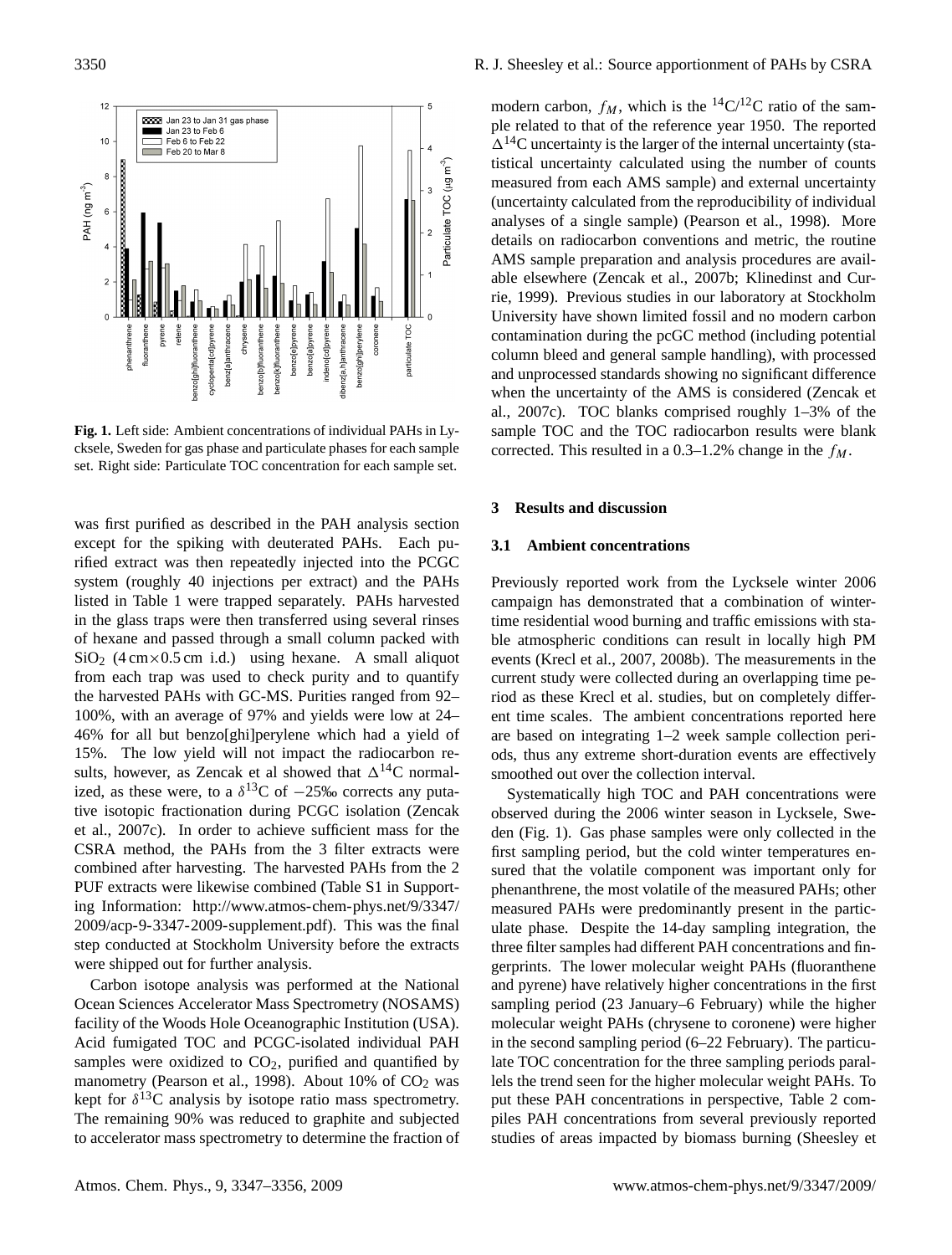| Location                 | North Carolina, USA <sup>b</sup> | San Joaquin Valley, CA USA $c$    | Lycksele, Sweden<br>$(2006$ is current study) |                             | Delhi. Kolkata and<br>Mumbai, India <sup>f</sup> | Augsburg,<br>Germany <sup>g</sup> |
|--------------------------|----------------------------------|-----------------------------------|-----------------------------------------------|-----------------------------|--------------------------------------------------|-----------------------------------|
| PAH <sup>a</sup> /Season | $2003 - 2004$<br>winter range    | 1995–1996 winter 2<br>event range | 2002 <sup>d</sup><br>winter range             | 2006 <sup>e</sup><br>winter | $2001 - 2002$<br>winter range                    | 2003-2004<br>winter               |
| Phen                     | NA <sup>h</sup>                  | NA                                | $22.0 - 40.0$                                 | 11.3                        | NA                                               | <b>NA</b>                         |
| Fluor                    | NA                               | $0.4 - 2.5$                       | $7.5 - 17.0$                                  | 5.2                         | NA                                               | <b>NA</b>                         |
| Pyr                      | NA                               | $0.5 - 3.3$                       | $7.4 - 18.0$                                  | 4.6                         | NA                                               | <b>NA</b>                         |
| B[b]F                    | $0.3 - 0.8$                      | $2.5 - 10.7$                      | $2.3 - 6.2$                                   | 2.7                         | $6.7 - 53.6$                                     | <b>NA</b>                         |
| B[k]F                    | $ND1-0.4$                        | $2.1 - 8.7$                       | $0.8 - 2.0$                                   | 3.2                         | $5.6 - 40.9$                                     | <b>NA</b>                         |
| sum $B[b+k]F$            |                                  |                                   |                                               |                             |                                                  | 4.0                               |
| I[cd]P                   | $0.2 - 0.5$                      | $2.6 - 6.8$                       | $1.6 - 3.8$                                   | 4.2                         | $3.6 - 18.5$                                     | 0.6                               |
| B[ghi]P                  | $0.4 - 0.7$                      | $3.5 - 9.8$                       | $2.0 - 3.7$                                   | 6.3                         | NA                                               | 0.8                               |

Table 2. Concentrations of representative PAH (ng m<sup>−3</sup>) from studies in areas impacted by biomass burning.

<sup>a</sup> Phenanthrene (Phen), fluoranthene (Fluor), pyrene (Pyr), benzo[b]fluoranthene (B[b]F), benzo[k]fluoranthene (B[k]F), indeno[cd]pyrene (I[cd]P), benzo[ghi]perylene (B[ghi]P). <sup>b</sup> Sheesley et al. (2007), 4 semi-urban sites, particle phase,  $PM_{2.5}$  fraction. <sup>c</sup> Schauer and Cass (2000) 2 sites, 2 winter events, particle phase,  $PM_{2.5}$  fraction. <sup>d</sup> Johansson et al. (2004), Norrmalm and Forsdala residential neighborhoods, gas + particle phases,  $PM_{10}$  fraction. <sup>e</sup> gas + particle phases, TSP. <sup>f</sup> Chowdhury et al. (2007), particle phase,  $PM_{2.5}$  fraction. <sup>g</sup> Schnelle-Kreis et al. (2007), particle phase, PM<sub>2.5</sub> fraction. <sup>h</sup> NA: not available. <sup>i</sup> ND: not detectable.

al., 2007; Schnelle-Kreis et al., 2007; Chowdhury et al., 2007; Schauer and Cass, 2000). The 2006 winter measurements (this study) are roughly in the same range as those reported for the same town in 2002. However, the low/high molecular weight PAH ratio was higher in 2002 than in 2006. Atmospheric levels in Lycksele are in the range of high PM event-level concentrations measured in the San Joaquin Valley, CA, USA (Schauer and Cass, 2000), but significantly lower than winter measurements in Indian cities (Chowdhury et al., 2007). Using chemical mass balance modeling with organic tracers, the contribution of biomass burning (wood fuel) was estimated to be 42% of the ambient PM2.<sup>5</sup> mass concentration in San Joaquin Valley (Schauer and Cass, 2000) and 12 to 20% in Indian cities during wintertime (Chowdhury et al., 2007).

#### **3.2 Carbon isotope results**

The high ambient PAH concentrations in Lycksele made it an ideal site for this CSRA-based source apportionment study. The five individual/paired PAHs of highest concentration were successfully isolated, harvested and quantified for radiocarbon content (Table 1). Results of  $^{13}$ C isotope analysis are presented as  $\delta^{13}$ C values relative to the Vienna Pee Dee Belemnite (VPDB) standard (Coplen, 1996). Radiocarbon data are reported as  $\Delta^{14}$ C and fraction modern  $(f_M)$ relative to NBS Oxalic Acid I and have been corrected for carbon blank and isotopic fractionation both in the environment and during sample preparation using a  $\delta^{13}$ C of  $-25\%$ as described elsewhere (Klinedinst and Currie, 1999; Stuiver and Polach, 1977; Zencak et al., 2007c). Above-ground nuclear testing in the mid-twentieth century nearly doubled atmospheric  $\Delta^{14}$ C values, but since that time this radiogenic "bomb spike" signal has been consistently decreasing (Levin et al., 2003), which means that biomass which grows over many years, such as trees, will have a higher  $\Delta^{14}C$ than contemporary  $CO<sub>2</sub>$ . Therefore, contemporary  $CO<sub>2</sub>$  and freshly produced biomass has a  $\Delta^{14}$ C value of +70‰ (Levin and Kromer, 2004), while contemporary wood fuel sources have been reported to have a well-constrained  $\Delta^{14}$ C between +225‰ and +218‰ (Currie et al., 1999; Klinedinst and Currie, 1999; Zencak et al., 2007a; Szidat et al., 2004b, 2007) and fossil fuel sources have a  $\Delta^{14}$ C of  $-1000\%$ .

For a case such as wintertime PAHs in Lycksele, biogenic emissions are not likely due to the very low air temperatures that reduce biological activity and volatile organic carbon emissions. Snow-covered ground during the entire sampling period prevented the occurrence of grass fires in the region and incineration of household vegetable waste is not a common practice in the area. The  $\Delta^{14}$ C-PAH and –TOC signals are constrained to −138 to 59‰ and demonstrate that the modern carbon source is dominant for both TOC and individual PAHs. Wood fuel burning is assumed to be the dominant source of non-fossil PAHs in Lycksele. However, a fossil carbon and PAH source, most likely motor vehicle exhaust based on previous studies in the area (Krecl et al., 2008a, b), is present in all samples. The  $\Delta^{14}$ C for bulk TOC had a more limited range ( $-96$  to  $-24$ ‰) than the  $\Delta^{14}$ C range for PAHs  $(-138 \text{ to } 59\%)$ , with fluoranthene the most enriched in <sup>14</sup>C and the paired indeno[cd]pyrene plus benzo[ghi]perylene the most depleted.

The  $\delta^{13}$ C values in Lycksele are slightly more enriched in the TOC  $(-26.41\% \text{ to } -26.68\%)$  than in the PAHs (−27.82‰ to −28.88‰); the PAHs are in the same range as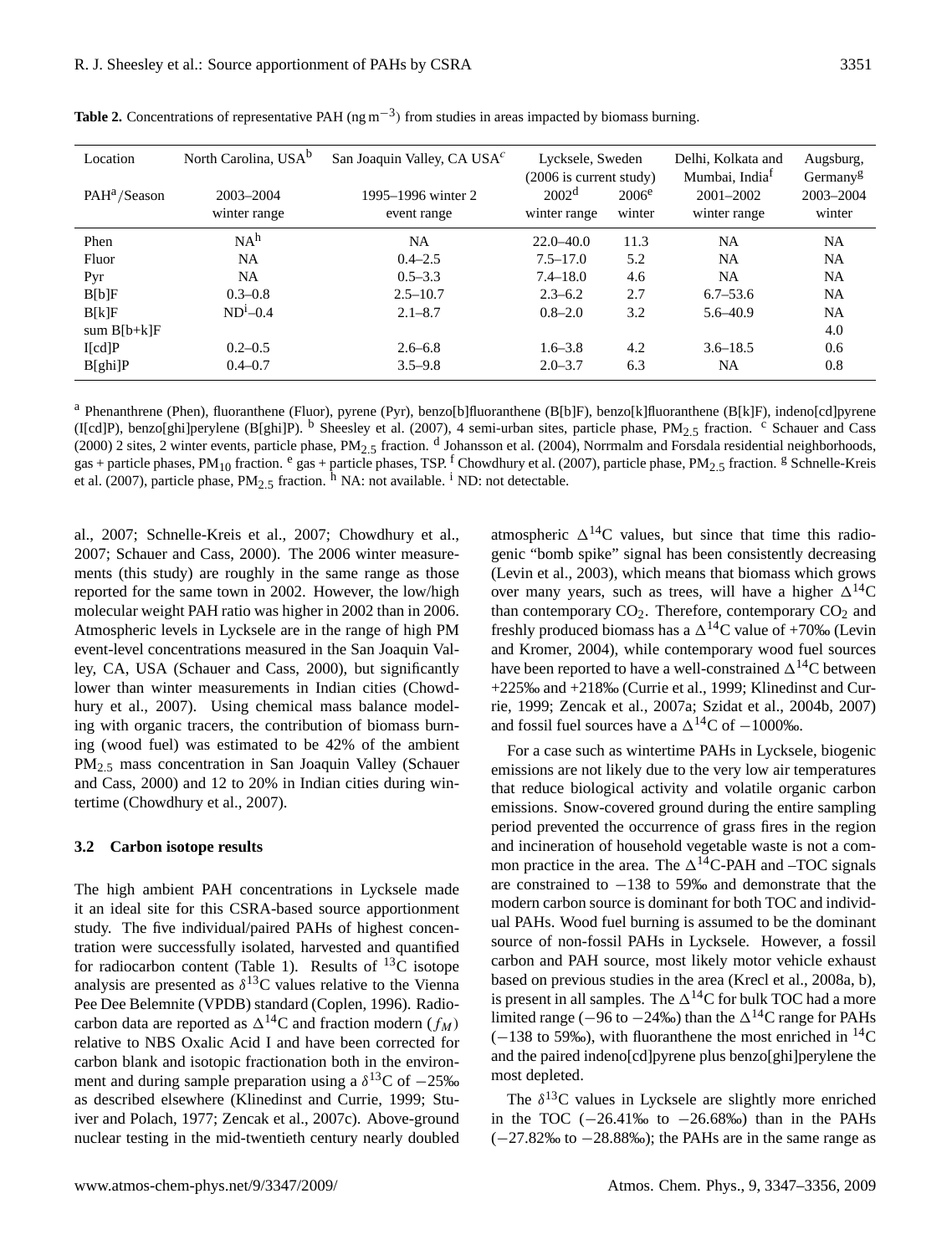

**Fig. 2.** Fractional contributions of biomass and fossil fuel combustion sources for individual PAHs and sum of PAHs in Lycksele. Average±1 s.d. contribution of biomass burning to TOC for the three, two-week samples is displayed as horizontal lines. The molecular weight (MW) for each individual/paired PAH is listed at the bottom for comparison.

reported for European background sites (Mandalakis et al., 2005). Additionally, the TOC and all the PAH  $\delta^{13}$ C values are within the reported range for terrestrial  $C_3$  plant combustion (Zencak et al., 2007a). It should be noted that although  $\Delta^{14}$ C values reported in the literature are commonly corrected for fractionation (Stuiver and Polach, 1977), the same is not true of  $\delta^{13}$ C values. Therefore  $\delta^{13}$ C results derived from samples prepared using PCGC may be biased if the entire peak was not collected (Zencak et al., 2007c).

### **3.3 Radiocarbon-based source apportionment**

An isotopic mass balance equation was applied to the TOC and PAH  $\Delta^{14}C$  results to calculate fractional contribution of wood burning  $(f_{\text{biomass}})$  and fossil fuel combustion (ffossil=1–fbiomass) (Reddy et al., 2002; Currie et al., 1999; Mandalakis et al., 2004a; Reddy et al., 2003):

$$
\Delta^{14}C_{sample} = \Delta^{14}C_{biomass} f_{biomass} + \Delta^{14}C_{fossil}(1 - f_{biomass})
$$

In the above equation,  $\Delta^{14}C_{\text{sample}}$  represents the radiocarbon results presented in Table 1 for TOC and PAHs. The  $\Delta^{14}$ C<sub>biomass</sub> in the present study is set to +218‰ while the  $\Delta^{14}$ C<sub>fossil</sub> is −1000‰ (see above discussion). The resulting  $f_{\text{biomass}}$  are presented in Fig. 2. The PAH  $f_{\text{biomass}}$  results represent the full 6-week sampling period for all species except gas-phase phenanthrene (2-week sample), while the TOC average  $f_{\text{biomass}}$  ±one standard deviation is included in Fig. 2.

The fbiomass ranges from 71–87% for all PAHs and the average for TOC is 77±3%. Hence, TOC is in the middle of the fbiomass range for the measured PAHs. Several previous studies have reported the  $f_{\text{biomass}}$  for pooled, compoundclass specific radiocarbon analysis (CCSRA) of PAHs and CSRA of household soot and NIST SRM 1649a (urban dust from Washington, D.C., USA) (see Table 3). The SRM and soot were both solid/dust samples while the remaining represent filter-based samples. The Croatian and Greek values represent summer conditions whereas the Southern Sweden fbiomass (50%) is a multi-year average; a winter event at the same Southern Sweden site had an  $f_{\text{biomass}}$  for TOC of 75– 85% (Zencak et al., 2007a), and the difference between the PAH annual average and the winter TOC illustrates the impact of seasonal sources such as RWC. Table 3 also illustrates the differences among RWC contribution across Europe and beyond. In a study in Tokyo, particulate CCSRA-PAHs in the  $PM_{10}$  fraction were split into low and high molecular weight fractions with little seasonal differences. Road traffic emissions might be expected to dominate in and around a megacity like Tokyo, and therefore it is surprising to see the high fraction of PAH from biomass combustion in both summer and winter. It was suggested to reflect incineration of household wastes, rich in vegetables. The  $f_{\text{biomass}}$  calculated for Lycksele is much higher than all three of these previously reported CCSRA-PAH studies and the CSRA from NIST SRM 1649a, but roughly the same as the winter TOC from southern Sweden. The  $f_{\text{biomass}}$  of PAHs from this study plus the fbiomass of TOC from Southern Sweden (Zencak et al., 2007a) indicate the dominance of RWC during winter in the boreal zone and the importance of not extrapolating beyond studied seasons and regions.

To evaluate the isotopic (and source) heterogeneity between gas phase and particulate PAHs, this study afforded radiocarbon analysis on phenanthrene in both phases. The fbiomass of gaseous and particulate phenanthrene were indistinguishable within three times the uncertainty in Lycksele. Although the gas and particulate phase phenanthrene samples for radiocarbon were not synchronous (23 January–6 February for gas phase, and 23 January–6 February + 22 February–8 March for particulate phase, see Table S1 at [http://www.atmos-chem-phys.net/9/3347/2009/](http://www.atmos-chem-phys.net/9/3347/2009/acp-9-3347-2009-supplement.pdf) [acp-9-3347-2009-supplement.pdf\)](http://www.atmos-chem-phys.net/9/3347/2009/acp-9-3347-2009-supplement.pdf), the TOC radiocarbon results for the three, two-week periods show stability in the source contributions despite differences in concentration (Table 1). Based on the imperfect comparison in this study, the partitioning of phenanthrene between the gaseous and particulate phase is apparently dominated by ambient conditions under these winter-time conditions and is less impacted by differences in the physical or chemical characteristics of RWC or motor vehicle exhaust.

#### **3.4 Fraction biomass and molecular weight**

We further sought to investigate isotopic heterogeneity as a function of PAH vapor pressure and/or size, however the number of samples inhibits statistical analysis. In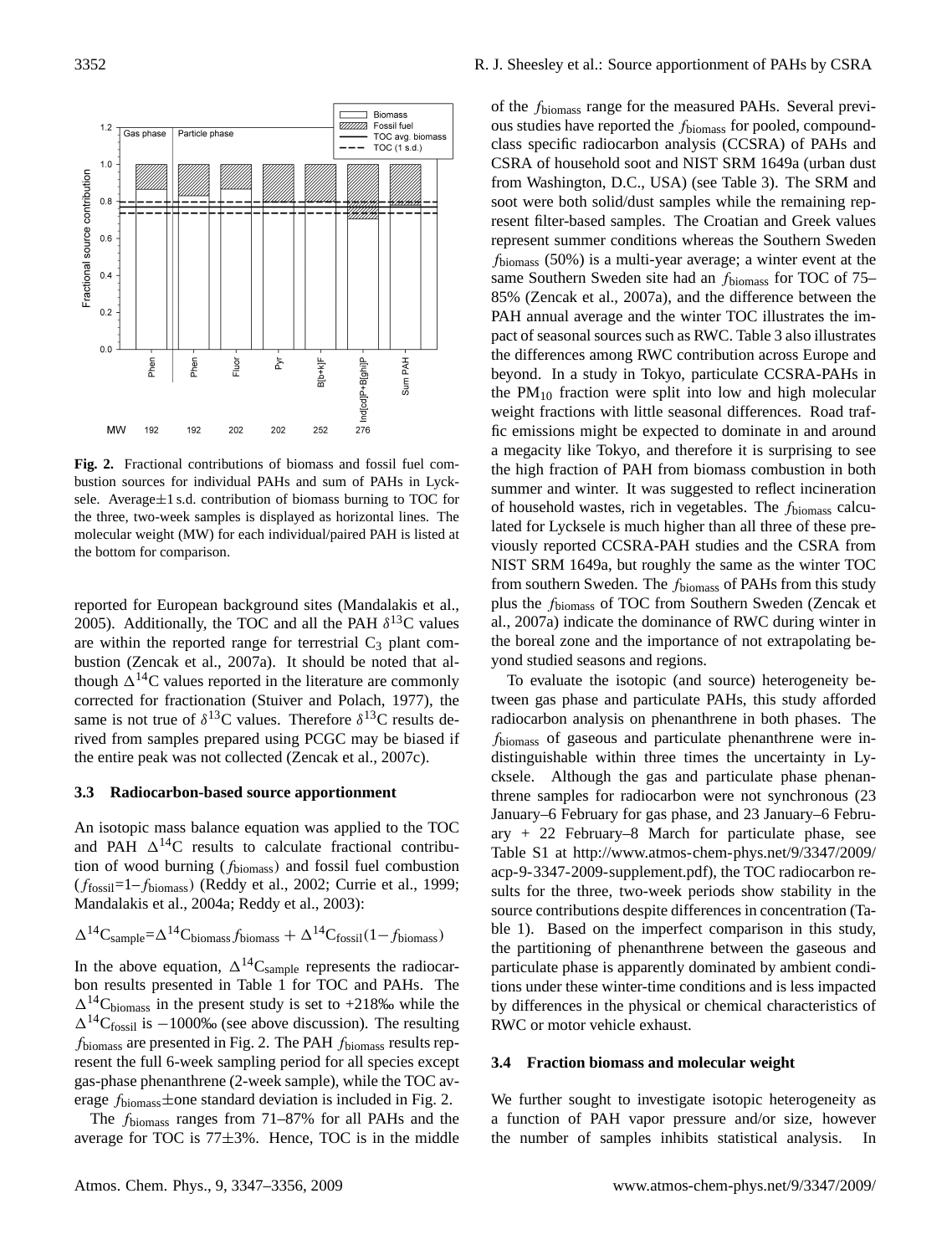| Location, season             | PAH <sub>s</sub> | PAH-low MW | PAH- high MW | Phen      | Fluor | Pyr | B[b,j,k]F | $B[ghi]P (+I[cd]Pf)$ | <b>TOC</b>  |
|------------------------------|------------------|------------|--------------|-----------|-------|-----|-----------|----------------------|-------------|
| Southern Sweden              | 50 <sup>a</sup>  |            |              |           |       |     |           |                      | $75 - 85^b$ |
| Croatia, summer <sup>a</sup> | 9                |            |              |           |       |     |           |                      |             |
| Greece, summer <sup>a</sup>  | 7                |            |              |           |       |     |           |                      |             |
| Western Balkans <sup>c</sup> | $35 - 65$        |            |              |           |       |     |           |                      |             |
| Tokyo, summer <sup>d</sup>   |                  | $17 - 20$  | $38 - 43$    |           |       |     |           |                      |             |
| Tokyo, winter <sup>d</sup>   |                  | $24 - 28$  | $27 - 31$    |           |       |     |           |                      |             |
| NIST SRM 1649a <sup>e</sup>  | $3 - 6$          |            |              | 3.0       | 4.7   | 3.7 | 6.2       | 6.4                  |             |
| Household soot <sup>1</sup>  |                  |            |              | 70        | 54    | 59  |           |                      |             |
| Lycksele, Sweden,<br>winterg | 78               |            |              | $83 - 87$ | 87    | 80  | 80        | 71                   | 77          |
| (current study)              |                  |            |              |           |       |     |           |                      |             |

**Table 3.** Fraction biomass contribution from isotopic mass balance in percentage. Unless season is noted, an annual average should be assumed.

<sup>a</sup> Mandalakis et al. (2005). <sup>b</sup> Zencak et al. (2007a), winter season only. <sup>c</sup> Zencak et al. (2007b). <sup>d</sup> Kumata et al. (2006) The table includes only the PM<sub>10</sub> (particulate matter <10  $\mu$ m in diameter) data. <sup>e</sup> Reddy et al. (2002) range indicates range of 7 individual PAH. Selected PAH from the 7 are included in the table.  $f$  Reddy et al. (2003). <sup>g</sup> Current study. Value in PAHs column represent sample of 22 PAHs, not a calculation from CSRA.

Fig. 2, there is a small decrease in  $f_{\text{biomass}}$  with increasing molecular weight for the five compounds/compound pairs analyzed here. The fbiomass of phenanthrene, fluoranthene, pyrene and benzo[b+k]fluoranthene are relatively similar, and it is particularly the pair of MW 276 PAHs (indeno[cd]pyrene plus benzo[ghi]perylene) that have a much lower  $f_{\text{biomass}}$ . At 71%, the  $f_{\text{biomass}}$  of indeno[cd]pyrene plus benzo[ghi]perylene is 16% lower than gas phase phenanthrene and fluoranthene and 9% lower than benzo[b+k]fluoranthene. The results are broadly consistent with a PAH fingerprint skewed toward higher masses for high-temperature combustion processes such as fossil fuel combustion. In fact, both indeno[cd]pyrene and benzo[ghi]perylene have been used in organic molecular marker-chemical mass balance models (MM-CMB) to apportion the contribution of gasolinepowered motor vehicle exhaust to atmospheric particulate organic carbon (Chow et al., 2007; Sheesley et al., 2007). Figure S1 [\(http://www.atmos-chem-phys.net/9/3347/](http://www.atmos-chem-phys.net/9/3347/2009/acp-9-3347-2009-supplement.pdf) [2009/acp-9-3347-2009-supplement.pdf\)](http://www.atmos-chem-phys.net/9/3347/2009/acp-9-3347-2009-supplement.pdf) illustrates that the PAH/OC ratio for benzo[ghi]perylene, in particular, is much higher for the two gasoline-powered motor vehicle exhaust average profiles (Lough et al., 2007; Rogge et al., 1993) in comparison to the same ratio for wood smoke emission profiles (Lee et al., 2005; Schauer et al., 2001; Fine et al., 2002, 2004) and reported diesel-powered motor vehicle exhaust (Rogge et al., 1993; Lough et al., 2007; Riddle et al., 2007). A further exploration of the apportionment of OC based on published PAH/OC ratios for motor vehicle exhaust is included in the Supplementary Material. The results of this calculation of ambient fossil OC from ambient fossil indeno[cd]pyrene plus benzo[ghi]perylene concentrations indicate that the published gasoline motor vehicle

profiles are a better fit for this Lycksele dataset. Vehicle registration for Lycksele kommun, which includes both the city and surrounding area, indicates 86% gasoline and 14% diesel (H. Granlund and K. Fjällstedt, personal communication, 2009). These fleet values also cannot conclusively predict the gasoline/diesel split for PAHs but combined with the available emission profile data and CSRA results gives an indication of the potential importance of gasoline motor vehicle exhaust for Lycksele PAHs.

### **3.5 Source contribution to ambient loadings**

The mean contribution of wood combustion to ambient TOC was 2.4  $\mu$ g m<sup>-3</sup> whereas fossil fuel combustion, most likely traffic emissions, accounted for 0.7  $\mu$ g m<sup>-3</sup> in the period 23 January–8 March. The contribution of RWC to phenanthrene was 7.8 and  $1.9 \text{ ng m}^{-3}$ , while traffic emissions contributed 1.2 and  $0.4 \text{ ng m}^{-3}$  for gas and particle phase, respectively. For fluoranthene, pyrene, benzo[b+k]fluoranthene and indeno[cd]pyrene plus benzo[ghi]perylene the RWC contributions were 3.4, 2.9, 4.8 and  $7.5 \text{ ng m}^{-3}$ , respectively. The motor vehicle contributions were 0.5, 0.7, 1.2 and 3.1 ng m<sup>-3</sup>, respectively. This illustrates one of the advantages of CSRA, which can be tailored to define source contributions of specific compounds like PAHs, which are of interest as carcinogenic compounds and as source tracers.

#### **4 Conclusions**

The results of the CSRA analysis in Lycksele conclusively demonstrate that high ambient concentrations of PAHs across the molecular weight spectrum, and TOC in general, are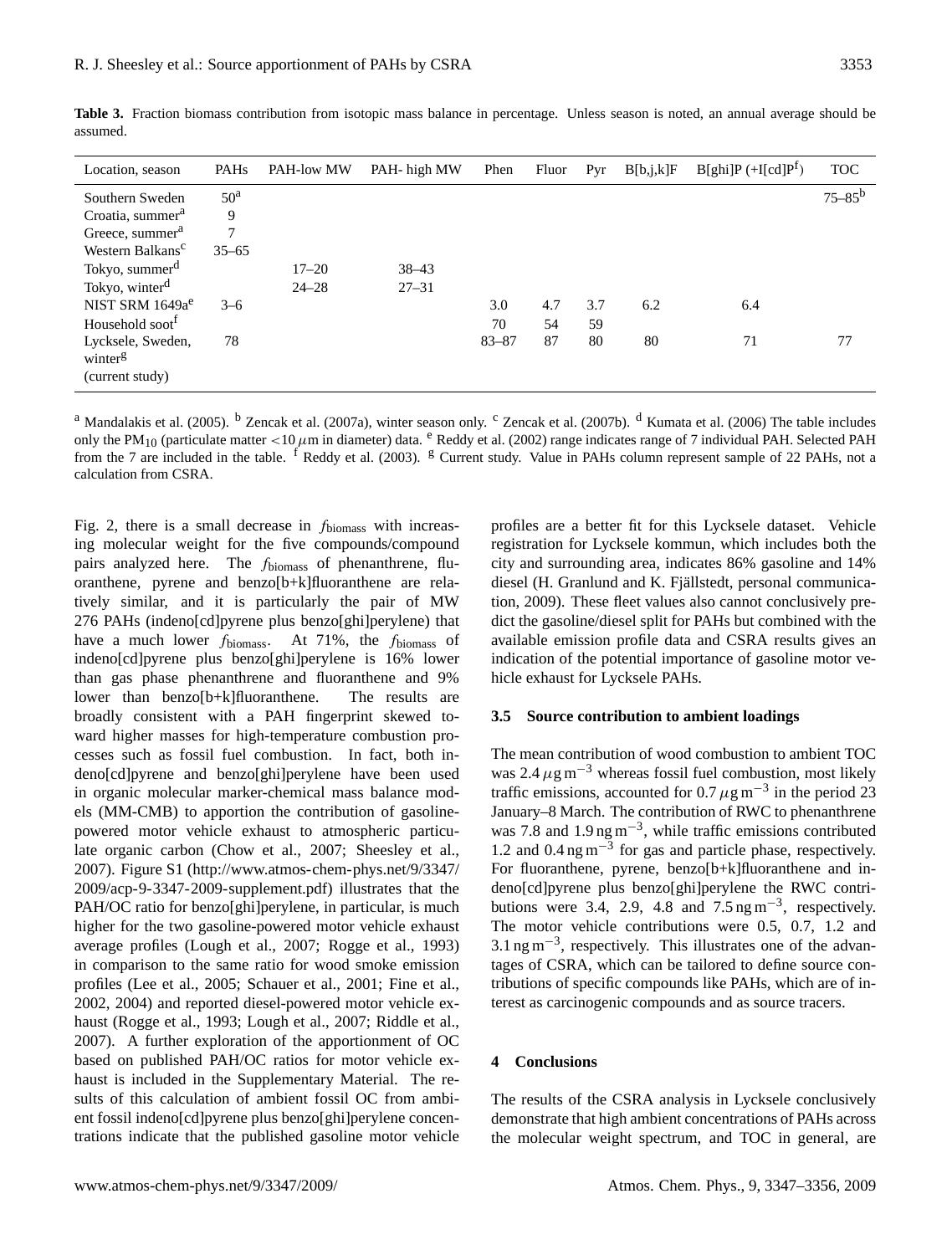a result of RWC. Therefore, a significant reduction of carcinogenic atmospheric PAHs in Lycksele, and likely for many similar such towns in the boreal zone, would require targeting RWC emissions. With biomass burning contributions ranging from 87% for fluoranthene to 71% for ideno[cd]pyrene plus benzo[ghi]perylene, the CSRA shows that RWC contribution is dominant, but not uniform for all PAHs. Any decrease in RWC may have a larger impact on the lower molecular weight PAHs, as these appear to have a higher fbiomass, based on the limited results in the current study. CCSRA has been used in implicating RWC for total PAHs, however, the current work illustrates that it cannot be assumed that the contribution of RWC would be uniform; this should not be surprising as emission source testing has demonstrated differences in PAH profiles.

For this system with two dominant local source factors (Krecl et al., 2008a), the CSRA could stand alone to separate the RWC and local traffic emissions. For Lycksele, enhanced contribution of fossil fuel for the MW 276 PAHs as determined from using CSRA instead of CCSRA coupled with emission profiles and fleet numbers suggests that gasoline-powered motor vehicle exhaust contributes more to fossil PAHs in Lycksele than diesel exhaust. In a more complicated system, CSRA would add a valuable additional tool when used in conjunction with other source apportionment and chemical characterization methods.

Edited by: A. S. H. Prevot

## **References**

- Bench, G., Fallon, S., Schichtel, B., Malm, W., and McDade, C.: Relative contributions of fossil and contemporary carbon sources to PM<sub>2.5</sub> aerosols at nine Interagency Monitoring for Protection of Visual Environments (IMPROVE) network sites, J. Geophys. Res.-Atmos., 112, D10205, doi:10.1029/2006JD007708, 2007.
- Benner, B. A., Wise, S. A., Currie, L. A., Klouda, G. A., Klinedinst, D. B., Zweidinger, R. B., Stevens, R. K., and Lewis, C. W.: Distinguishing the contributions of residential wood combustion and mobile source emissions using relative concentrations of dimethylphenanthrene isomers, Environ. Sci. Technol., 29(9), 2382–2389, 1995.
- Breivik, K., Vestreng, V., Rozovskaya, O., and Pacyna, J. M.: Atmospheric emissions of some POPs in Europe: a discussion of existing inventories and data needs, Environ. Sci. Policy, 9(7–8), 663–674, doi:10.1016/j.envsci.2006.09.001, 2006.
- Broman, D., Naf, C., and Zebuhr, Y.: Long-term high-volume and low-volume air sampling of polychlorinated dibenzopara-dioxins and dibenzofurans and polycyclic aromatichydrocarbons along a transect from urban to remote areas on the Swedish Baltic Coast, Environ. Sci. Technol., 25(11), 1841– 1850, 1991.
- Busby, W. F., Smith, H., Plummer, E. F., Lafleur, A. L., Mulder, P. P. J., Boere, B. B., Cornelisse, J., and Lugtenburg, J.: Mutagenicity of cyclopenta-fused polynuclear aromatic hydrocarbons and a non-polar fraction from a fuel combustion sam-

ple in a Salmonella forward mutation assay without exogenous metabolic activation, Mutation Research-Genetic Toxicology and Environmental Mutagenesis, 391(3), 117–125, 1997.

- Choi, H., Jedrychowski, W., Spengler, J., Camann, D. E., Whyatt, R. M., Rauh, V., Tsai, W. Y., and Perera, F. P.: International studies of prenatal exposure to polycyclic aromatic hydrocarbons and fetal growth, Environ. Health Perspect., 114(11), 1744–1750, 2006.
- Chow, J. C., Watson, J. G., Lowenthal, D. H., Chen, L. W. A., Zielinska, B., Mazzoleni, L. R., and Magliano, K. L.: Evaluation of organic markers for chemical mass balance source apportionment at the Fresno Supersite, Atmos. Chem. Phys., 7, 1741– 1754, 2007, [http://www.atmos-chem-phys.net/7/1741/2007/.](http://www.atmos-chem-phys.net/7/1741/2007/)
- Chowdhury, Z., Zheng, M., Schauer, J. J., Sheesley, R. J., Salmon, L. G., Cass, G. R., and Russell, A. G.: Speciation of ambient fine organic carbon particles and source apportionment of  $PM<sub>2</sub>$  in Indian cities, J. Geophys. Res.-Atmos., 112, D15, doi:10.1029/2007JD008386, 2007.
- Coplen, T. B.: New guidelines for reporting stable hydrogen, carbon and oxygen isotope-ratio data, Geochim. Cosmochim. Acta, 60, 3359–3360, 1996.
- Currie, L. A., Klouda, G. A., Benner, B. A., Garrity, K., and Eglinton, T. I.: Isotopic and molecular fractionation in combustion; three routes to molecular marker validation, including direct molecular 'dating' (GC/AMS), Atmos. Environ., 33(17), 2789– 2806, 1999.
- Eglinton, T. I., Aluwihare, L. I., Bauer, J. E., Druffel, E. R. M., and McNichol, A. P.: Gas chromatographic isolation of individual compounds from complex matrices for radiocarbon dating, Anal. Chem., 68(5), 904–912, 1996.
- Hays, M. D., Smith, N. D., Kinsey, J., Dong, Y. J., and Kariher, P.: Polycyclic aromatic hydrocarbon size distributions in aerosols from appliances of residential wood combustion as determined by direct thermal desorption – GC/MS, J. Aerosol Sci, 34(8), 1061–1084, 2003.
- Hedberg, E. and Johansson, C.: Is levoglucosan a suitable quantitative tracer for wood burning? Comparison with receptor modeling on trace elements in Lycksele, Sweden, J. Air Waste Manage. Assoc., 56(12), 1669–1678, 2006.
- Hildemann, L. M., Klinedinst, D. B., Klouda, G. A., Currie, L. A., and Cass, G. R.: Sources Of Urban Contemporary Carbon Aerosol, Environ. Sci. Technol., 28(9), 1565–1576, 1994.
- Jaeckels, J. M., Bae, M. S., and Schauer, J. J.: Positive Matrix Factorization (PMF) analysis of molecular marker measurements to quantify the sources of organic aerosols, Environ. Sci. Technol., 41(16), 5763–5769, 2007.
- Johansson, C., Hedberg, E., Olivares, G., et al.: Measurements and calculations of the effect of wood burning on air pollution levels. Part I. Lycksele, Department of Applied Environmental Science, Stockholm University, Stockholm, SwedenITM report-124, 2004.
- Jordan, T. B., Seen, A. J., Jacobsen, G. E., and Gras, J. L.: Radiocarbon determination of woodsmoke contribution to air particulate matter in Launceston, Tasmania, Atmos. Environ., 40(14), 2575–2582, 2006.
- Klinedinst, D. B. and Currie, L. A.: Direct quantification of  $PM<sub>2.5</sub>$ fossil and biomass carbon within the Northern Front Range Air Quality Study's domain, Environ. Sci. Technol., 33(23), 4146– 4154, 1999.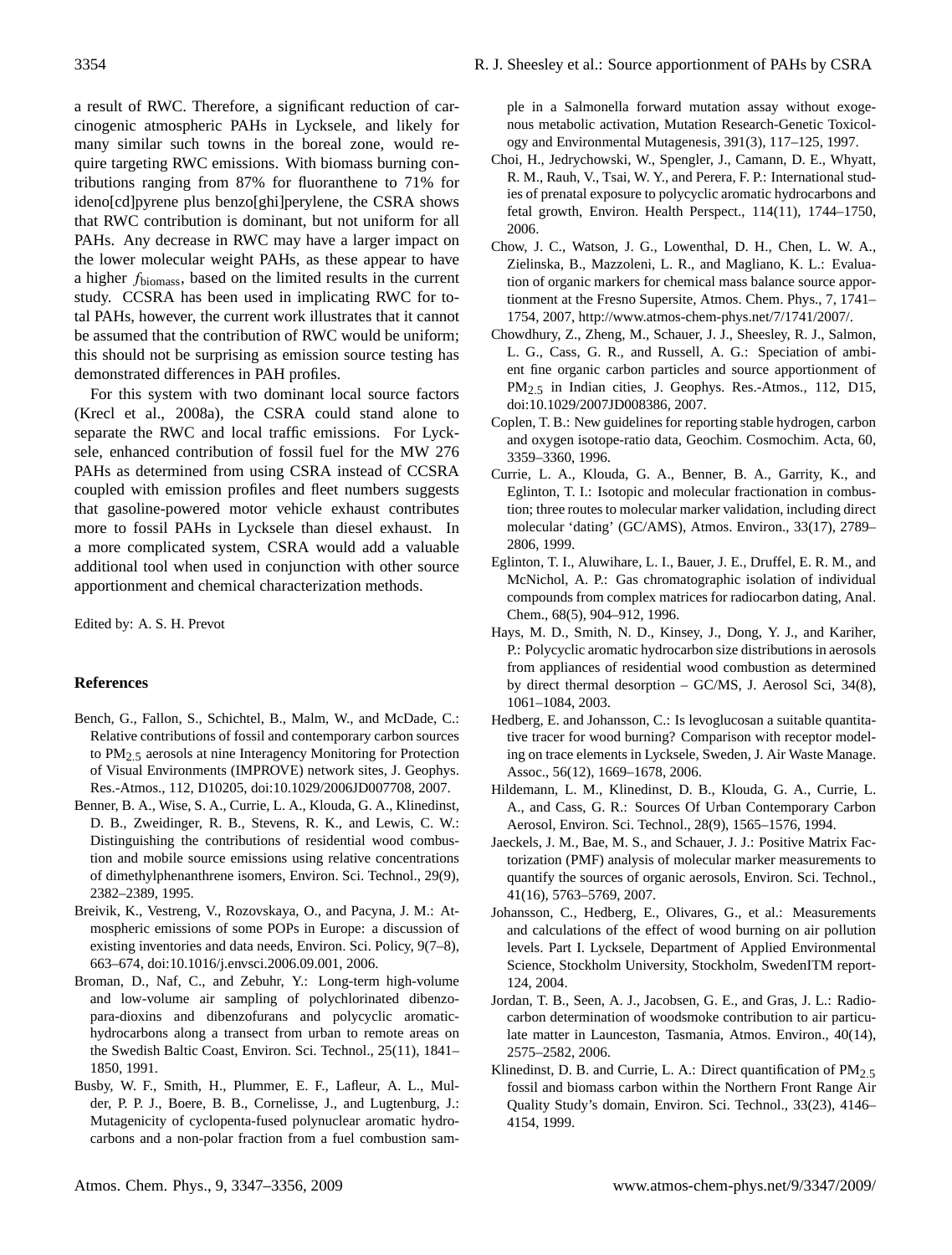- Krecl, P., Strom, J., and Johansson, C.: Carbon content of atmospheric aerosols in a residential area during the wood combustion season in Sweden, Atmos. Environ., 41(33), 6974–6985, doi:10.1016/j.atmosenv.2007.06.025, 2007.
- Krecl, P., Hedberg Larsson, E., Ström, J., and Johansson, C.: Contribution of residential wood combustion and other sources to hourly winter aerosol in Northern Sweden determined by positive matrix factorization, Atmos. Chem. Phys., 8, 3639–3653, 2008a, [http://www.atmos-chem-phys.net/8/3639/2008/.](http://www.atmos-chem-phys.net/8/3639/2008/)
- Krecl, P., Strom, J., and Johansson, C.: Diurnal variation of atmospheric aerosol during the wood combustion season in Northern Sweden, Atmos. Environ., 42(18), 4113–4125, doi:10.1016/j.atmosenv.2008.01.026, 2008b.
- Kumata, H., Uchida, M., Sakuma, E., Uchida, T., Fujiwara, K., Tsuzuki, M., Yoneda, M., and Shibata, Y.: Compound class specific C-14 analysis of polycyclic aromatic hydrocarbons associated with  $PM_{10}$  and  $PM_{1.1}$  aerosols from residential areas of suburban Tokyo, Environ. Sci. Technol., 40(11), 3474–3480, 2006.
- Larsen, R. K. and Baker, J. E.: Source apportionment of polycyclic aromatic hydrocarbons in the urban atmosphere: A comparison of three methods, Environ. Sci. Technol., 37(9), 1873–1881, doi:10.1021/es0206184, 2003.
- Levin, I., Kromer, B., Schmidt, M., and Sartorius, H.: A novel approach for independent budgeting of fossil fuel  $CO<sub>2</sub>$  over Europe by (CO2)-C-14 observations, Geophys. Res. Lett., 30, 23, doi:10.1029/2003GL018477, 2003.
- Levin, I. and Kromer, B.: The tropospheric (CO2)-C-14 level in mid-latitudes of the Northern Hemisphere (1959–2003), Radiocarbon, 46(3), 1261–1272, 2004.
- Lima, A. L. C., Farrington, J. W., and Reddy, C. M.: Combustionderived polycyclic aromatic hydrocarbons in the environment – A review, Environ. Forensics, 6(2), 109–131, 2005.
- Lough, G. C. and Schauer, J. J.: Sensitivity of source apportionment of urban particulate matter to uncertainty in motor vehicle emissions profiles, J. Air Waste Manage. Assoc., 57(10), 1200–1213, 2007.
- Mandalakis, M. and Gustafsson, O.: Optimization of a preparative capillary gas chromatography-mass spectrometry system for the isolation and harvesting of individual polycyclic aromatic hydrocarbons, J. Chromatogr. A, 996(1–2), 163–172, 2003.
- Mandalakis, M., Gustafsson, O., Reddy, C. M., and Li, X.: Radiocarbon apportionment of fossil versus biofuel combustion sources of polycyclic aromatic hydrocarbons in the Stockholm metropolitan area, Environ. Sci. Technol., 38(20), 5344–5349, 2004a.
- Mandalakis, M., Zebuhr, Y., and Gustafsson, O.: Efficient isolation of polyaromatic fraction from aliphatic compounds in complex extracts using dimethylformamide-pentane partitionings, J. Chromatogr. A, 1041(1–2), 111–117, 2004b.
- Mandalakis, M., Gustafsson, O., Alsberg, T., Egeback, A. L., Reddy, C. M., Xu, L., Klanova, J., Holoubek, I., and Stephanou, E. G.: Contribution of biomass burning to atmospheric polycyclic aromatic hydrocarbons at three European background sites, Environ. Sci. Technol., 39(9), 2976–2982, 2005.
- McDonald, J. D., Zielinska, B., Fujita, E. M., Sagebiel, J. C., Chow, J. C., and Watson, J. G.: Emissions from charbroiling and grilling of chicken and beef, J. Air Waste Manage. Assoc., 53(2), 185– 194, 2003.
- Pearson, A., McNichol, A. P., Schneider, R. J., Von Reden, K.

F., and Zheng, Y.: Microscale AMS C-14 measurement at NOSAMS, Radiocarbon, 40(1), 61–75, 1998.

- Ravindra, K., Sokhi, R., and Van Grieken, R.: Atmospheric polycyclic aromatic hydrocarbons: Source attribution, emission factors and regulation, Atmos. Environ., 42(13), 2895–2921, doi:10.1016/j.atmosenv.2007.12.010, 2008.
- Reddy, C. M., Pearson, A., Xu, L., McNichol, A. P., Benner, B. A., Wise, S. A., Klouda, G. A., Currie, L. A., and Eglinton, T. I.: Radiocarbon as a tool to apportion the sources of polycyclic aromatic hydrocarbons and black carbon in environmental samples, Environ. Sci. Technol., 36(8), 1774–1782, 2002.
- Reddy, C. M., Xu, L., and O'Connor, R.: Using radiocarbon to apportion sources of polycyclic aromatic hydrocarbons in household soot, Environ. Forensics, 4(3), 191–197, 2003.
- Sauvain, J. J., Duc, T. V., and Guillemin, M.: Exposure to carcinogenic polycyclic aromatic compounds and health risk assessment for diesel-exhaust exposed workers, Int. Arch. Occ. Env. Hea., 76(6), 443–455, 2003.
- Schauer, J. J. and Cass, G. R.: Source apportionment of wintertime gas-phase and particle-phase air pollutants using organic compounds as tracers, Environ. Sci. Technol., 34(9), 1821–1832, 2000.
- Schauer, J. J., Kleeman, M. J., Cass, G. R., and Simoneit, B. R. T.: Measurement of emissions from air pollution sources. 3. C-1-C- 29 organic compounds from fireplace combustion of wood, Environ. Sci. Technol., 35(9), 1716–1728, 2001.
- Schauer, J. J., Kleeman, M. J., Cass, G. R., and Simoneit, B. R. T.: Measurement of emissions from air pollution sources. 5. C-1-C-32 organic compounds from gasoline-powered motor vehicles, Environ. Sci. Technol., 36(6), 1169–1180, 2002.
- Schnelle-Kreis, J., Sklorz, M., Orasche, J., Stolzel, M., Peters, A., and Zimmermann, R.: Semi volatile organic compounds in ambient  $PM<sub>2.5</sub>$ . Seasonal trends and daily resolved source contributions, Environ. Sci. Technol., 41(11), 3821–3828, 2007.
- Schwarze, P. E., Ovrevik, J., Hetland, R. B., Becher, R., Cassee, F. R., Lag, M., Lovik, M., Dybing, E., and Refsnes, M.: Importance of size and composition of particles for effects on cells in vitro, Inhalation Toxicology, 19, 17–22, 2007.
- Sheesley, R. J., Schauer, J. J., Zheng, M., and Wang, B.: Sensitivity of molecular marker-based CMB models to biomass burning source profiles, Atmos. Environ., 41(39), 9050–9063, 2007.
- Stuiver, M. and Polach, H. A.: Reporting Of C-14 Data Discussion, Radiocarbon, 19(3), 355–363, 1977.
- Szidat, S., Jenk, T. M., Gaggeler, H. W., Synal, H. A., Fisseha, R., Baltensperger, U., Kalberer, M., Samburova, V., Reimann, S., Kasper-Giebl, A., and Hajdas, I.: Radiocarbon (C-14)-deduced biogenic and anthropogenic contributions to organic carbon (OC) of urban aerosols from Zurich, Switzerland, Atmos. Environ., 38(24), 4035–4044, 2004a.
- Szidat, S., Jenk, T. M., Gaggeler, H. W., Synal, H. A., Fisseha, R., Baltensperger, U., Kalberer, M., Samburova, V., Wacker, L., Saurer, M., Schwikowski, M., and Hajdas, I.: Source apportionment of aerosols by C-14 measurements in different carbonaceous particle fractions, Radiocarbon, 46(1), 475–484, 2004b.
- Szidat, S., Prevot, A. S. H., Sandradewi, J., Alfarra, M. R., Synal, H. A., Wacker, L., and Baltensperger, U.: Dominant impact of residential wood burning on particulate matter in Alpine valleys during winter, Geophys. Res. Lett., 34, L05820, doi:10.1029/2006GL028325, 2007.